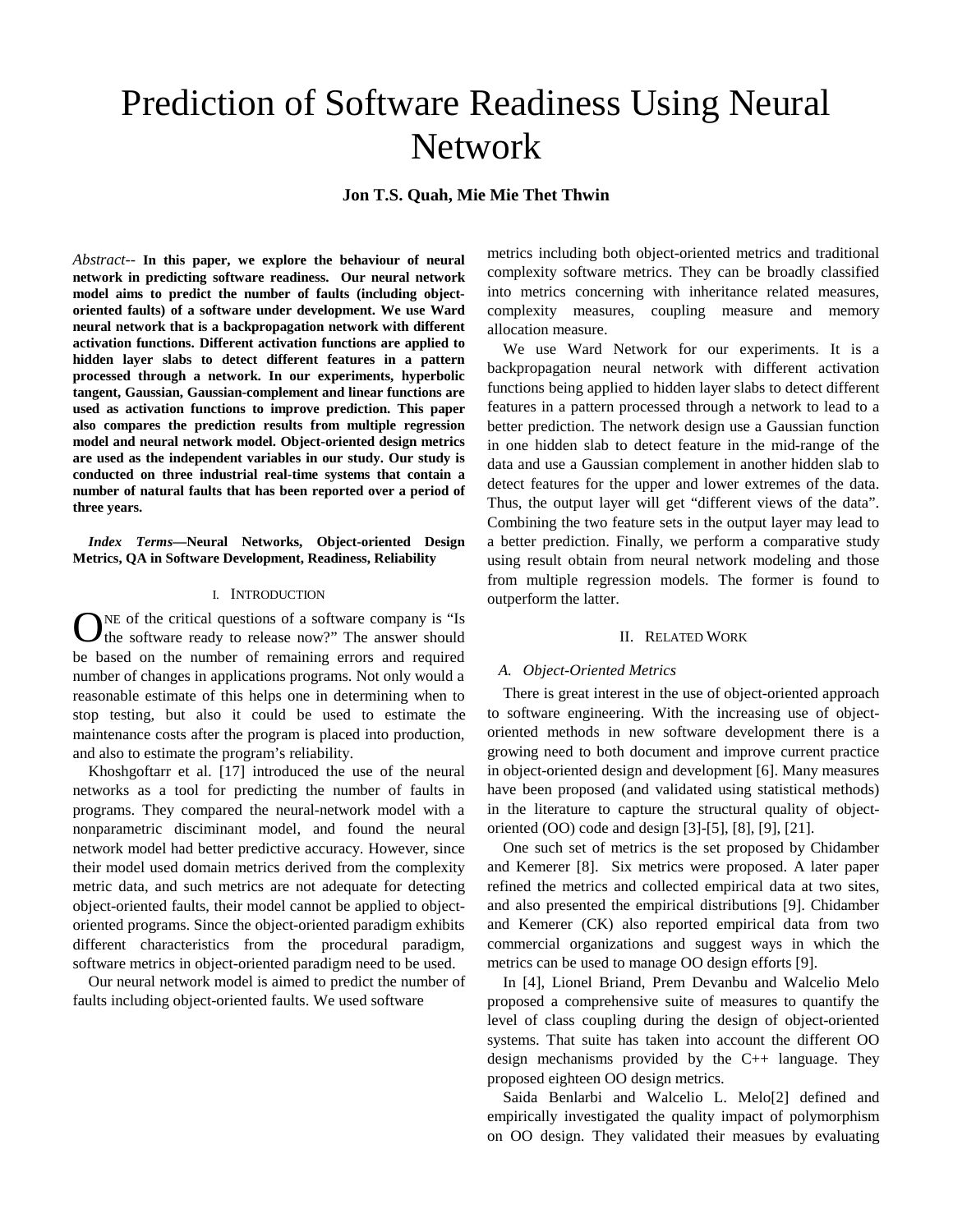their impact on class fault-proneness, a software quality attribute.

Wei Li and Sallie Henry [20] have carried out the statistical analyses of a prediction model incorporating CK metrics. Their result has shown that there is a strong relationship between metrics and maintenance effort in object-oriented systems.

Basili et al. have reported on results of using the CK metrics suite to predict the quality (fault proneness) of student  $C++$ programs [1].

Lionel C. Briand et al. [6] have empirically explored the relationship between existing object-oriented coupling, cohesion, and inheritance measures and the probability of fault detection in system classes during testing.

Mei-Huei Tang, Ming-Hung Kao and Mei-Hwa Chen [23] proposed a set of new metrics: Inheritance Coupling (IC), Coupling Between Method (CBM), Number of Object/Memory Allocation (NOMA) and Average Method Complexity (AMC) to identify the dynamic behavior of the program and the scenarios that the instances of the classes are referenced in the program. Emanm et. al.[10],[11] have constructed a model to predict which classes in a future release of a commercial Java application will be faulty.

L. Briand et al. [7] built a fault-proneness prediction model based on a set of OO measures using data collected from a mid-sized Java system, and then applied the model to a different Java system developed by the same team. They then evaluated the accuracy the model's prediction in that system and the model's economic viability using a cost-benefit model.

## *B. Neural Network Model*

The usefulness of connectionist models for software reliability growth prediction was illustrated in [14], [15]. In [14], the applicability of the connectionist approach was explored using various network models, training regimes, and data representation methods. An empirical comparison was made between that approach and five well-known software reliability growth models using actual data sets from several different software projects. Their result showed that neural networks could be used for predicting software reliability growth.

SungBack Hong and Kapsu Kim [12] studied based on hybrid metrics which include internal and external module complexity. Using the neural network model, they classified function block as either fault-prone or not fault prone based on the proposed metrics. They can predict whether the newly added function block is fault prone or not fault prone.

Khoshgoftaar et al. [16] presented a case study of real-time avionics software to predict the testability of each module from static measurements of source code. They found that neural network is a promising technique for building the predictive models, because it is able to model nonlinearities in relationship.

# III. DESIGN OF THE EMPIRICAL STUDY

## *A. Dependent and Independent Variables*

The objective of this study is to estimate the software readiness using neural network model. To estimate the readiness, how many faults are remaining in the programs is considered in this study. The number of faults is used as dependent variable and the measures of coupling, inheritance, complexity, object/memory allocation are used as independent variables.

# *1) Inheritance related measures*

A class hierarchy is the result of the inheritance relationship between classes of a system. Inheritance, which is emphasized in OO programming languages, is a binary, asymmetric connection between two classes. Class inheritance enables methods of one class to be accessed by its subclasses. As a result of inheritance, classes with more general attributes and methods are usually located in the upper part of the hierarchy whereas classes dealing with specific operations are consequently lowered down to the hierarchy. In our study, the following two metrics are considered.

- Depth of Inheritance Tree (DIT). The DIT of a class is the length of the longest path from the class to the root in the inheritance hierarchy.
- Number of Children (NOC). The NOC metric measures the number of immediate descendants of a particular class.

# *2) Coupling measures*

Coupling refers to the degree of inter dependence among the components of a software system. Good software design should obey the principle of low coupling. Strong coupling makes a system more complex; highly interrelated modules are harder to understand, change or correct. By minimizing coupling, one can avoid propagating errors across modules. These metrics are as follows:

- Coupling Between Objects (CBO). According to the definition of this measure, a class is coupled to another if methods of one class use methods or attributes of the other, or vice versa. CBO for a class is then defined as the number of other classes to which it is coupled.
- Response For a Class (RFC). This is the number of methods that can potentially be executed in response to a message received by an object of that class.
- Inheritance Coupling (IC). The IC provides the number of parent classes to which a given class is coupled. A class is coupled to its parent class if one of its inherited methods is functionally dependent on the new or redefined methods in the class.
- Coupling Between Methods (CBM). The CBM provides the total number of new/redefined methods to which all the inherited methods are coupled. CBM measures the total number of function dependency relationships between the inherited methods and new/redefined methods.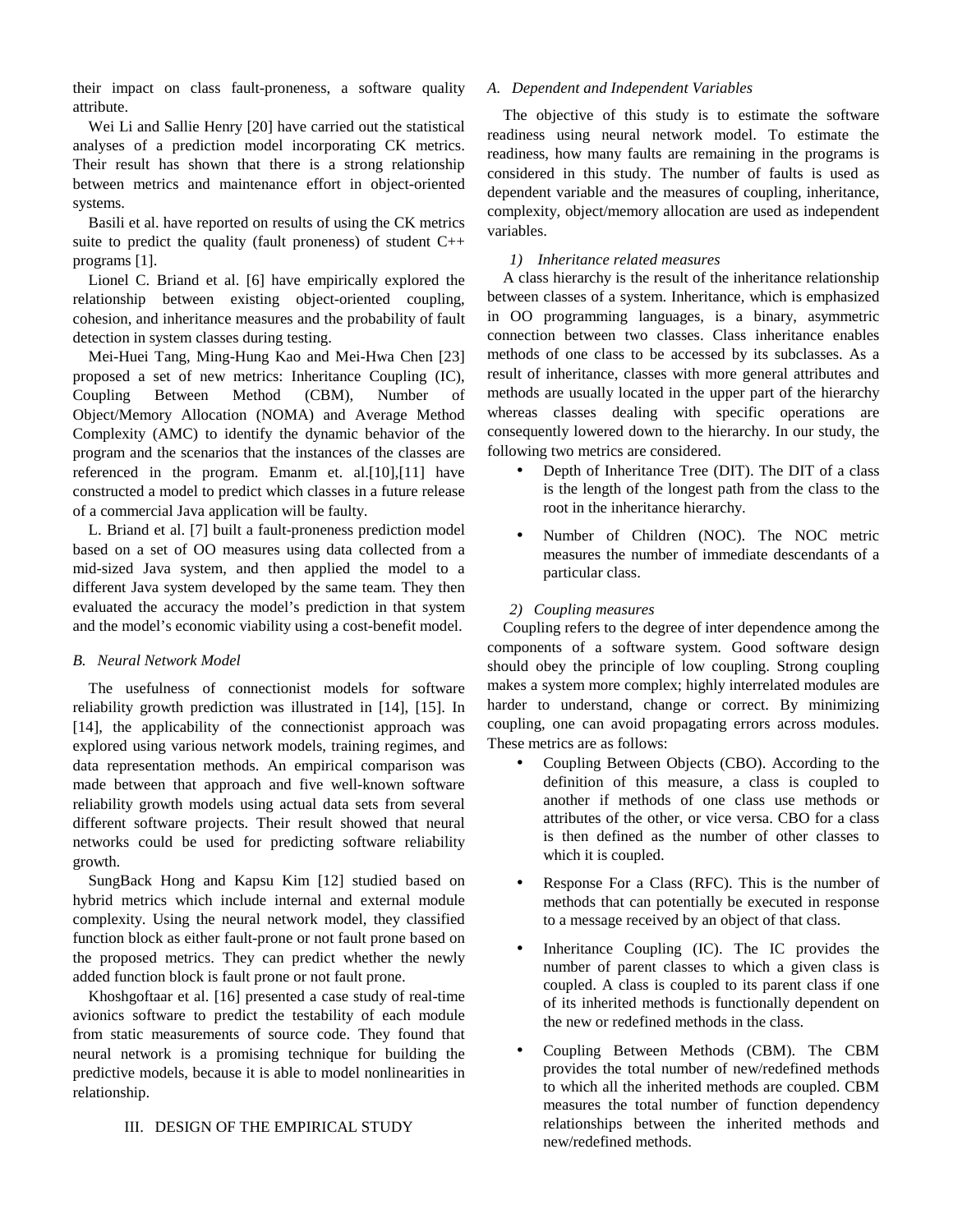## *3) Complexity measures*

Weighted Methods per Class and Average Method Complexity are used to evaluate the complexity of an individual class.

- Weighted Methods per Class (WMC). In this study, WMC is defined as being the number of all member functions and operators defined in each class.
- Average Method Complexity (AMC). The AMC provides the average method size for each class.

## *4) Object/memory allocation measures*

A class with more object/memory allocating activities tends to introduce more the object management faults that are related to object management such as object copying, dangling reference, object memory usage faults and so on.

• Number of Object/Memory Allocation (NOMA). It measures the total number of statements that allocate new objects or memories in a class.

#### *B. Neural Network Modeling*

 The Ward Network[22] is used in this research. It is a Backpropagation network that has three slabs (slab2, slab3 and slab4) in the hidden layer. Hidden layers in neural network are known as feature detectors. A slab is a group of neurons. When each slab in the hidden layer has a different activation function, it offers three ways of viewing the data. We apply linear function to the output slab (slab5) as it is useful for this study where the output is a continuous variable. The output node does not represent categories. Although the linear



Fig. 1. Ward Neural Network.

function detracts from the power of the network somewhat, it sometimes prevents the network from producing outputs with more error near the min or max of the output scale. In other words the results may be more consistent throughout the scale with smaller learning rates, momentums, and initial weight sizes. We use hyperbolic tangent (tanh) function in one slab of hidden layer (slab3) because it is better for continuous valued outputs especially if the linear function is used on the output layer. Gaussian function is used in another slab of hidden layer (slab2). This function is unique, because unlike the others, it is not an increasing function. It is the classic bell shaped curve, which maps high values into low ones, and maps mid-range values into high ones. Gaussian Complement is used in yet another slab of hidden layer (slab4) to bring out meaningful characteristics in the extremes of the data. The

learning rate and momentum are set to 0.1 and initial weight is set to 0.3. Neural network summary is presented in Table I.

Table I. Neural network summary

|          | Number of neurons |                   |                   |                   |                   |  |
|----------|-------------------|-------------------|-------------------|-------------------|-------------------|--|
|          | Slab1             | Slab <sub>2</sub> | Slab <sub>3</sub> | Slab <sub>4</sub> | Slab <sub>5</sub> |  |
| System A |                   |                   |                   |                   |                   |  |
| System B |                   |                   |                   |                   |                   |  |
| System C |                   | 2                 | 3                 | 2                 |                   |  |

#### IV. PREDICTION RESULT

The applications used in this study are subsystems of an HMI (Human Machine Interface) software, which is a fully networked Supervisory Control and Data Acquisition system [23]. Subsystem A is a user-interface oriented program that consists of 20 classes. Subsystem B is real-time data logging process that defines 48 classes. Subsystem C is a communication-oriented program that defines 29 classes.

To measure the goodness of fit of the model, we use the coefficient of multiple determination (R-squared) that is a statistical indicator. It compares the accuracy of the model to the accuracy of a benchmark model where the prediction is just the mean of all of the samples. A perfect fit would result in an R-square value of 1, a very good fit near 1, and a very poor fit less than 0. It is calculated as follows:

$$
R^{2} = 1 - \frac{\sum (y - \hat{y})^{2}}{\sum (y - \bar{y})^{2}}
$$

where y is the actual value for the dependent variable,  $\hat{y}$  is the predicted value of y and  $\bar{y}$  is the mean of the y values.

Table II shows the values of R-square that are obtained from the regression model and neural network model. Table III, IV and V show the comparison of prediction results of number of faults in a particular class from regression model and neural network model with the actual number of faults which are reported for three years. These comparison results are also shown in Fig. 5, Fig. 6 and Fig. 7 graphically.

Table II. R-square values for three systems

|          | Regression | Neural Network |
|----------|------------|----------------|
| System A | 0.956      | 0.9763         |
| System B | 0.789      | 0.9306         |
| System C | 0.976      | 0.9934         |

Fig. 2, Fig. 3 and Fig. 4 display the contribution factor bar graphs for three neural networks. Contribution factor of a variable is a measurement of the importance of that variable in predicting the network's output, relative to the other input variables in the same network. A higher number indicates that the variable is contributing more to the prediction or classification. Obviously, if a certain variable is highly correlated with the output, the variable will have a high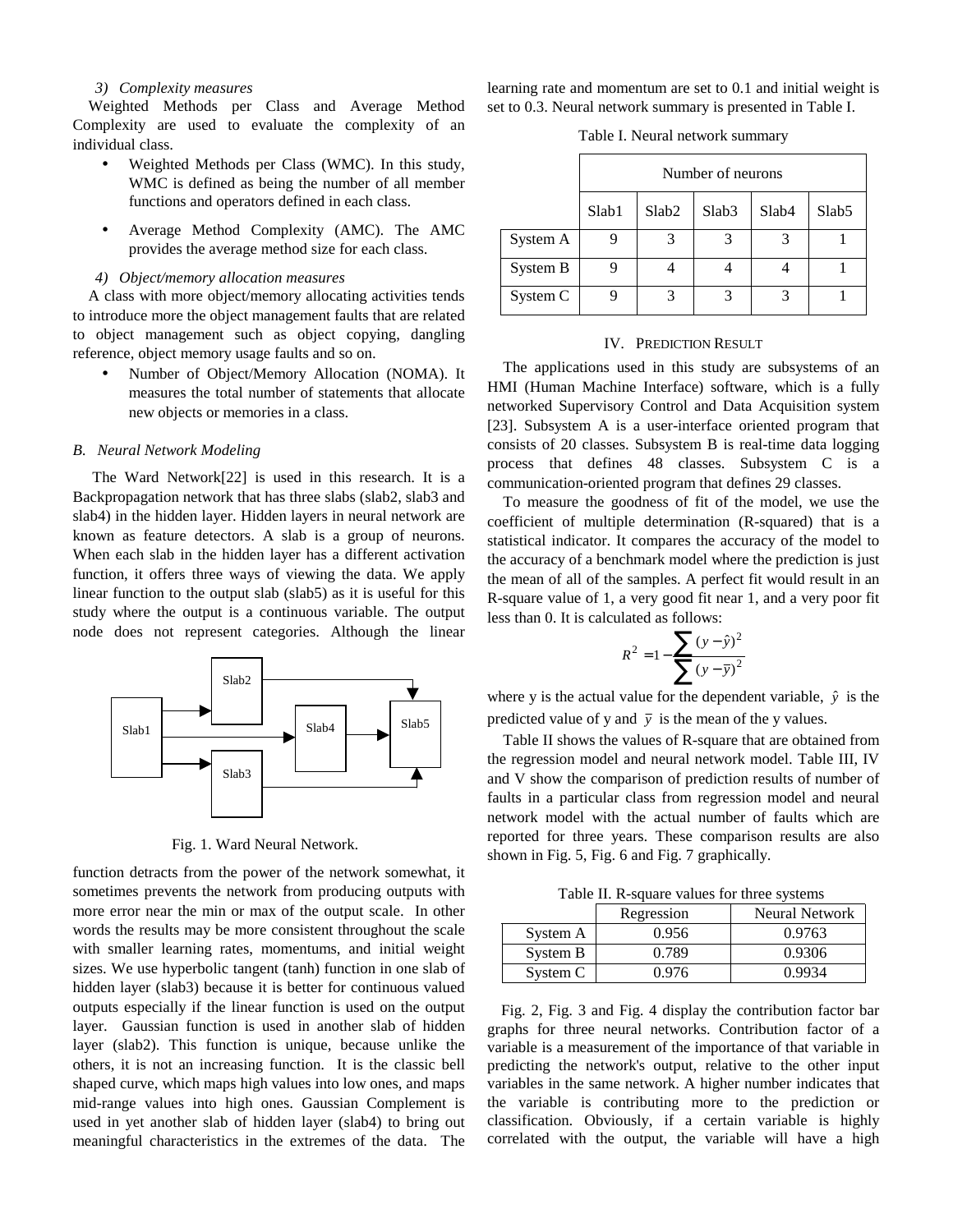contribution factor. The contribution factor is developed from an analysis of the weights of the trained neural network [22].



Fig. 2. Contribution factor of input metric variables in subsystemA



Fig. 3 Contribution factor of input metric variables in subsystemB



Fig. 4. Contribution factor of input metric variables in subsystemC



5 no. of faults 20 25 30 1 2 3 4 5 6 7 8 9 10 11 12 13 14 15 16 17 18 19 20 21 22 23 24 25 26 27 28 29 **classes** Regression Neural Network Actual **no. of faults**

Fig. 6. Comparison chart of prediction result for subsystemB



Fig. 7. Comparison chart of prediction result for subsystemC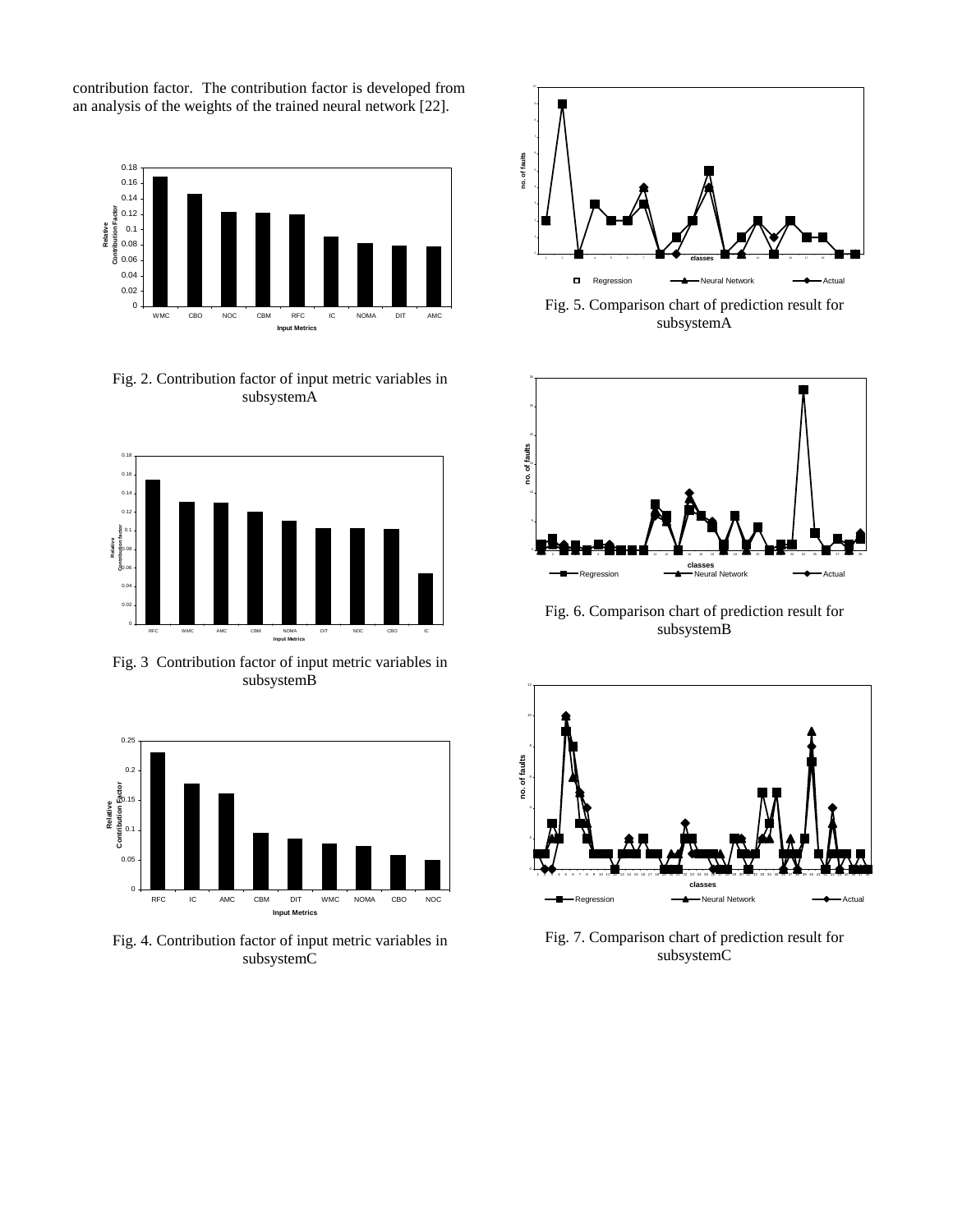Table III. Prediction result for Subsystem A

| Class          | Actual         | Regression |                | <b>Neural Network</b> |                |
|----------------|----------------|------------|----------------|-----------------------|----------------|
| 1              | 2              | 1.91414    | 2              | 2.204922              | 2              |
| $\overline{2}$ | 9              | 8.53001    | 9              | 8.815842              | 9              |
| 3              | $\overline{0}$ | 0.13821    | 0              | 0.460422              | 0              |
| 4              | 3              | 3.31796    | 3              | 2.977333              | 3              |
| 5              | $\overline{2}$ | 1.87382    | $\overline{c}$ | 2.062163              | $\overline{2}$ |
| 6              | 2              | 2.30366    | 2              | 2.249439              | $\overline{c}$ |
| 7              | 4              | 3.41991    | 3              | 4.120771              | 4              |
| 8              | $\overline{0}$ | $-0.13344$ | 0              | 0.312293              | $\overline{0}$ |
| 9              | $\overline{0}$ | 0.72204    | 1              | 0.747336              | 1              |
| 10             | 2              | 2.31635    | 2              | 2.099284              | 2              |
| 11             | 4              | 4.67788    | 5              | 4.062977              | 4              |
| 12             | 0              | $-0.59464$ | $-1$           | 0.119285              | $\overline{0}$ |
| 13             | $\theta$       | 0.89329    | 1              | 0.433413              | 0              |
| 14             | 2              | 1.83481    | 2              | 2.107817              | 2              |
| 15             | 1              | 0.19308    | 0              | 0.260461              | $\overline{0}$ |
| 16             | 2              | 1.7856     | 2              | 1.850852              | 2              |
| 17             | 1              | 0.77365    | $\mathbf{1}$   | 0.813616              | $\mathbf{1}$   |
| 18             | 1              | 1.02925    | 1              | 1.067508              | $\mathbf{1}$   |
| 19             | 0              | 0.08047    | 0              | 0.277788              | $\overline{0}$ |
| 20             | 0              | $-0.07607$ | 0              | 0.381536              | 0              |

Table IV. Prediction result for Subsystem B

| Class          | Actual         | Regression |                | <b>Neural Network</b> |                |
|----------------|----------------|------------|----------------|-----------------------|----------------|
| 1              | 1              | 0.57784    | 1              | 1.112232              | 1              |
| $\overline{2}$ | 0              | 0.87966    | 1              | 0.956696              | 1              |
| 3              | 0              | 2.81226    | 3              | 1.580051              | $\overline{2}$ |
| 4              | $\overline{c}$ | 2.45449    | $\overline{2}$ | 1.969271              | $\overline{c}$ |
| 5              | 10             | 9.30176    | 9              | 10.46048              | 10             |
| 6              | 8              | 7.88786    | 8              | 6.371044              | 6              |
| 7              | 5              | 3.06333    | 3              | 5.089035              | 5              |
| 8              | 4              | 1.50528    | $\overline{2}$ | 2.526809              | 3              |
| 9              | 1              | 1.17016    | 1              | 1.468316              | $\mathbf{1}$   |
| 10             | 1              | 0.53266    | 1              | 1.090944              | $\mathbf 1$    |
| 11             | 1              | 1.09188    | 1              | 1.071907              | 1              |
| 12             | 0              | 0.39878    | 0              | 0.210687              | $\overline{0}$ |
| 13             | 1              | 0.77658    | 1              | 0.816                 | 1              |
| 14             | $\overline{2}$ | 1.3464     | 1              | 1.554224              | $\overline{2}$ |
| 15             | 1              | 1.46517    | 1              | 0.792669              | 1              |
| 16             | $\overline{2}$ | 1.743      | $\overline{c}$ | 2.439447              | $\overline{2}$ |
| 17             | $\mathbf{1}$   | 0.58171    | 1              | 1.019993              | 1              |
| 18             | 1              | 0.80362    | $\mathbf{1}$   | 1.128049              | 1              |
| 19             | 0              | 0.38184    | 0              | 0.203242              | $\overline{0}$ |
| 20             | $\theta$       | 0.39028    | 0              | 0.724395              | 1              |

| 21 | $\overline{0}$   | 0.32138    | 0                | 0.689982   | $\mathbf{1}$   |
|----|------------------|------------|------------------|------------|----------------|
| 22 | 3                | 2.42602    | $\overline{2}$   | 2.430226   | $\overline{2}$ |
| 23 | $\mathbf{1}$     | 1.71811    | $\overline{2}$   | 1.951091   | $\overline{c}$ |
| 24 | 1                | 0.94787    | $\mathbf{1}$     | 1.025429   | $\mathbf{1}$   |
| 25 | $\mathbf{1}$     | 1.11917    | $\mathbf{1}$     | 0.929054   | $\mathbf{1}$   |
| 26 | $\theta$         | 0.99425    | $\mathbf{1}$     | 0.73153    | $\mathbf{1}$   |
| 27 | $\overline{0}$   | 0.48799    | 0                | 0.808253   | $\mathbf{1}$   |
| 28 | $\overline{0}$   | 0.37497    | $\boldsymbol{0}$ | $-0.12097$ | $\overline{0}$ |
| 29 | $\overline{2}$   | 2.42924    | $\overline{2}$   | 2.124755   | $\overline{c}$ |
| 30 | $\overline{c}$   | 0.67527    | $\mathbf{1}$     | 1.958644   | $\overline{c}$ |
| 31 | $\mathbf{1}$     | 0.47276    | $\boldsymbol{0}$ | 0.936804   | $\mathbf{1}$   |
| 32 | $\mathbf{1}$     | 0.53935    | $\mathbf{1}$     | 1.160908   | $\mathbf{1}$   |
| 33 | $\overline{c}$   | 4.95835    | 5                | 2.196496   | $\overline{c}$ |
| 34 | 3                | 2.57792    | 3                | 2.218626   | $\overline{c}$ |
| 35 | 5                | 5.34077    | 5                | 4.74082    | 5              |
| 36 | $\overline{0}$   | 0.8026     | $\mathbf{1}$     | $-0.1157$  | $\overline{0}$ |
| 37 | $\mathbf{1}$     | 0.53154    | $\mathbf{1}$     | 1.547117   | $\overline{c}$ |
| 38 | $\boldsymbol{0}$ | 0.53421    | $\mathbf{1}$     | 0.239422   | 0              |
| 39 | $\overline{2}$   | 2.05324    | $\overline{c}$   | 1.918721   | $\overline{c}$ |
| 40 | 8                | 6.7335     | 7                | 8.541753   | 9              |
| 41 | $\mathbf{1}$     | 0.79394    | $\mathbf{1}$     | 1.255774   | $\mathbf{1}$   |
| 42 | $\overline{0}$   | $-0.39619$ | $\overline{0}$   | 0.150993   | $\overline{0}$ |
| 43 | $\overline{4}$   | 0.7219     | $\mathbf{1}$     | 2.614042   | 3              |
| 44 | $\overline{0}$   | 0.78841    | $\mathbf{1}$     | $-0.30424$ | 0              |
| 45 | $\mathbf{1}$     | 1.35783    | $\mathbf{1}$     | 1.462041   | $\mathbf{1}$   |
| 46 | $\overline{0}$   | 0.48619    | $\boldsymbol{0}$ | 0.023016   | 0              |
| 47 | $\overline{0}$   | 0.54848    | $\mathbf{1}$     | $-0.24107$ | 0              |
| 48 | $\theta$         | 0.49637    | $\theta$         | $-0.20256$ | 0              |

# V. CONCLUSION AND FUTURE WORK

One of the easiest ways to judge whether a program is ready to be released is to measure its fault density, which is the number of faults per line of code. To decide whether new software version is reliable enough to ship, the estimated fault density is compared with the identified faults that have been detected for the new version of a software.

 This paper presents a multiple regression model and a neural network model for predicting the number of faults in a particular class using three industrial real-time subsystems data. From the results shown above, object-oriented metrics appear to be useful to predict the number of faults. Moreover, neural network model can predict more accurately than regression model.

Our future research direction aims to estimate the software readiness using neural network model. To estimate the readiness, three factors will be considered in our future study: (1) how many faults are remaining in the programs (2) how much changes to correct the errors and (3) amount of time required to change the programs. Input to be used for modeling the neural network includes software metrics on polymorphism measures, inheritance related measures, complexity measures, cohesion measures, coupling measure, dynamic memory allocation measure, database operations measures and size measures.